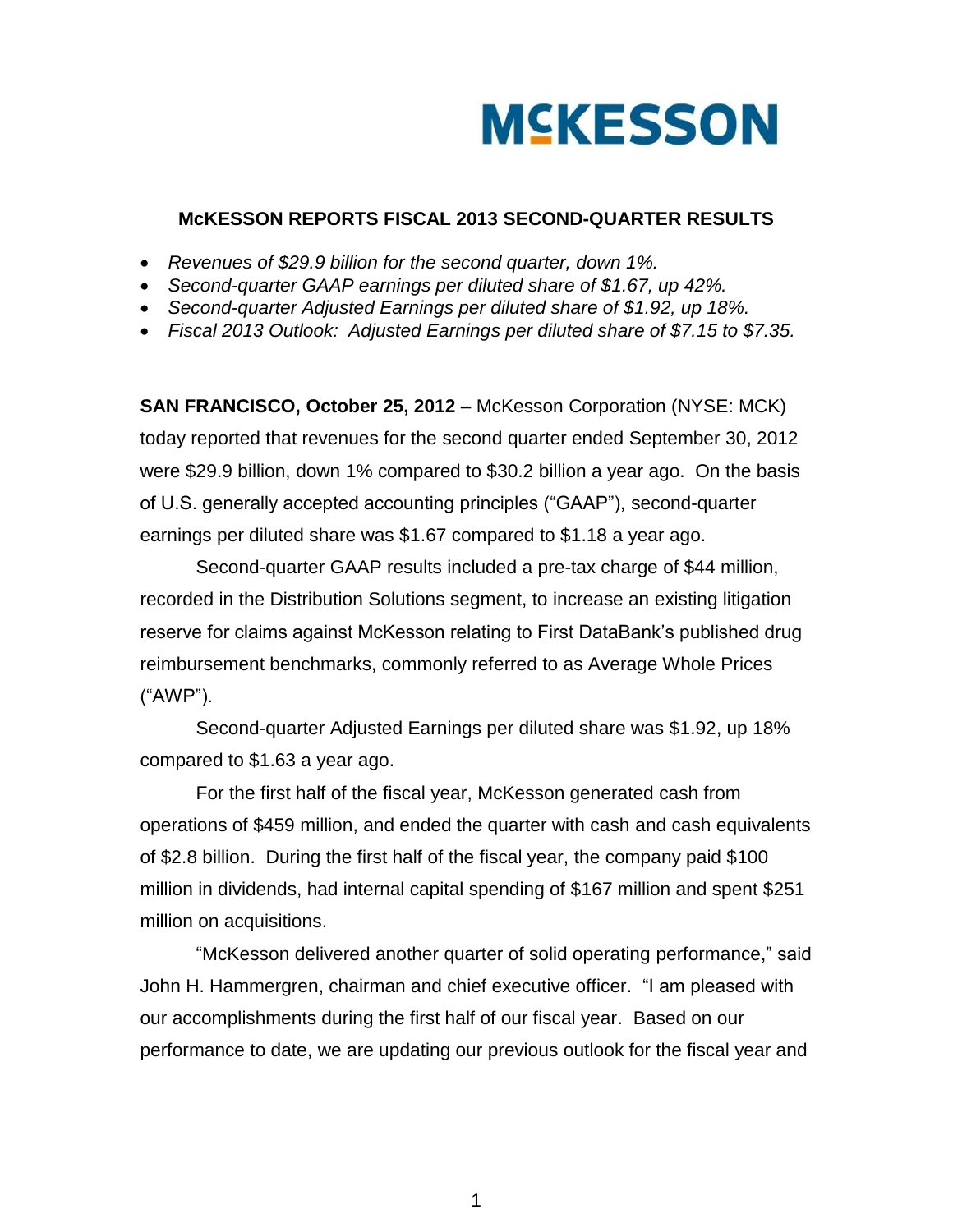now expect Adjusted Earnings per diluted share of \$7.15 to \$7.35 for the fiscal year ending March 31, 2013."

Distribution Solutions revenues were down 1% in the second quarter, driven mainly by a 1% decline in U.S. pharmaceutical distribution revenues, reflecting brand-to-generic conversions and one fewer sales day.

Canadian revenues, on a constant currency basis, decreased 3% for the second quarter. Including the unfavorable currency impact of 2%, Canadian revenues decreased 5% for the second quarter.

Medical-Surgical distribution and services revenues were flat for the quarter, due to the impact of five fewer sales days.

In the second quarter, Distribution Solutions GAAP operating profit was \$621 million and GAAP operating margin was 2.14%. Second-quarter adjusted operating profit was \$699 million and the adjusted operating margin was 2.41%.

Technology Solutions revenues were flat for the second quarter. GAAP operating profit was \$97 million for the second quarter and GAAP operating margin was 11.77%. Adjusted operating profit was \$114 million for the second quarter and adjusted operating margin was 13.83%.

## **Fiscal Year 2013 Outlook**

McKesson expects Adjusted Earnings per diluted share of \$7.15 to \$7.35 for the fiscal year ending March 31, 2013, which excludes the following GAAP items:

- Amortization of acquisition-related intangible assets of approximately 54 cents per diluted share in Fiscal 2013.
- Acquisition expenses and related adjustments expected to add approximately 18 cents per diluted share, including the impact of the \$81 million pre-tax gain on business combination related to the acquisition of the remaining 50% ownership in McKesson's corporate headquarters building completed during the first quarter.
- Litigation reserve adjustments of approximately 15 cents per diluted share.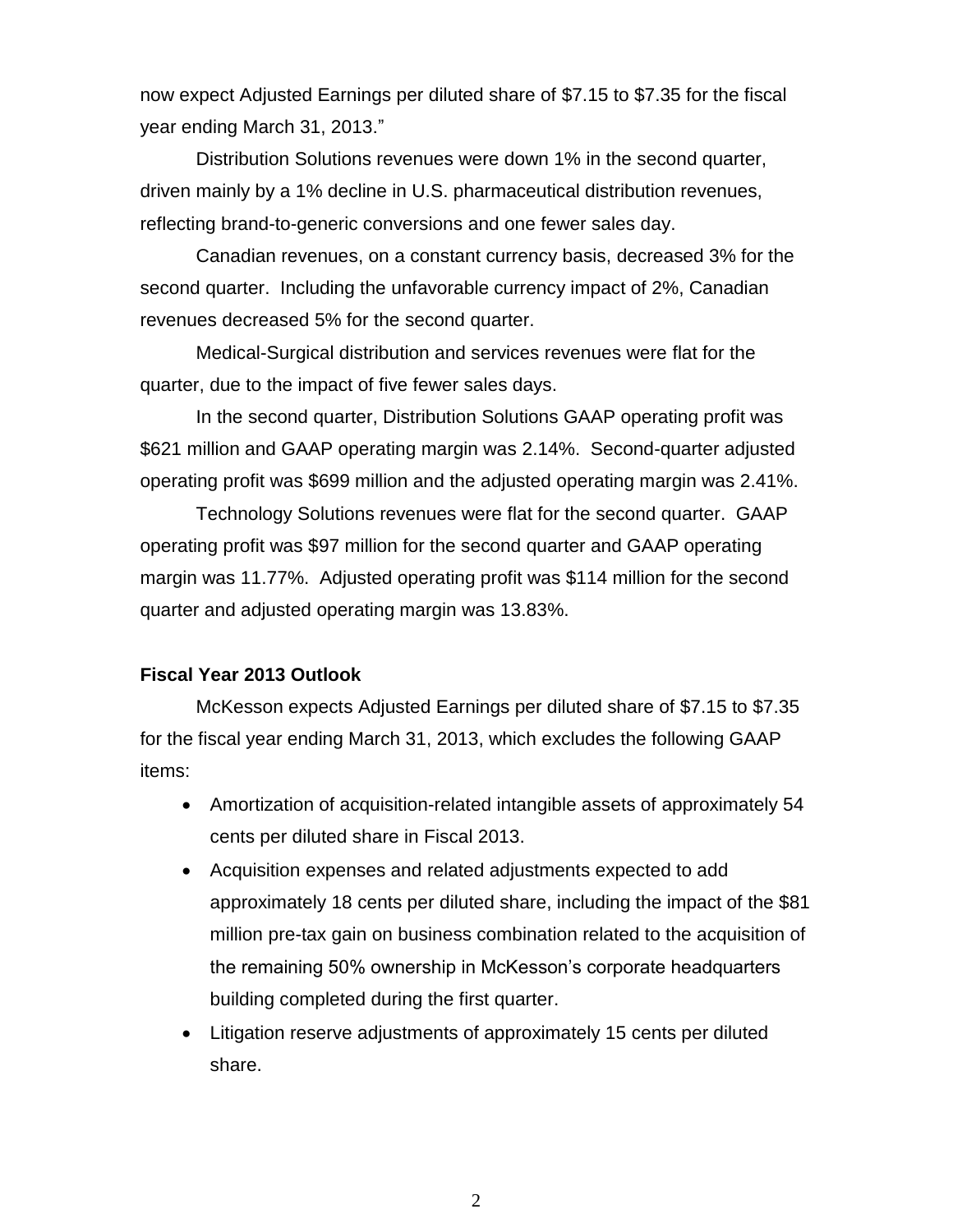# **Adjusted Earnings**

McKesson separately reports financial results on the basis of Adjusted Earnings. Adjusted Earnings is a non-GAAP financial measure defined as GAAP income from continuing operations, excluding amortization of acquisition-related intangible assets, acquisition expenses and related adjustments, and certain litigation reserve adjustments. A reconciliation of McKesson"s financial results determined in accordance with GAAP to Adjusted Earnings is provided in Schedules 2, 3 and 4 of the financial statement tables included with this release.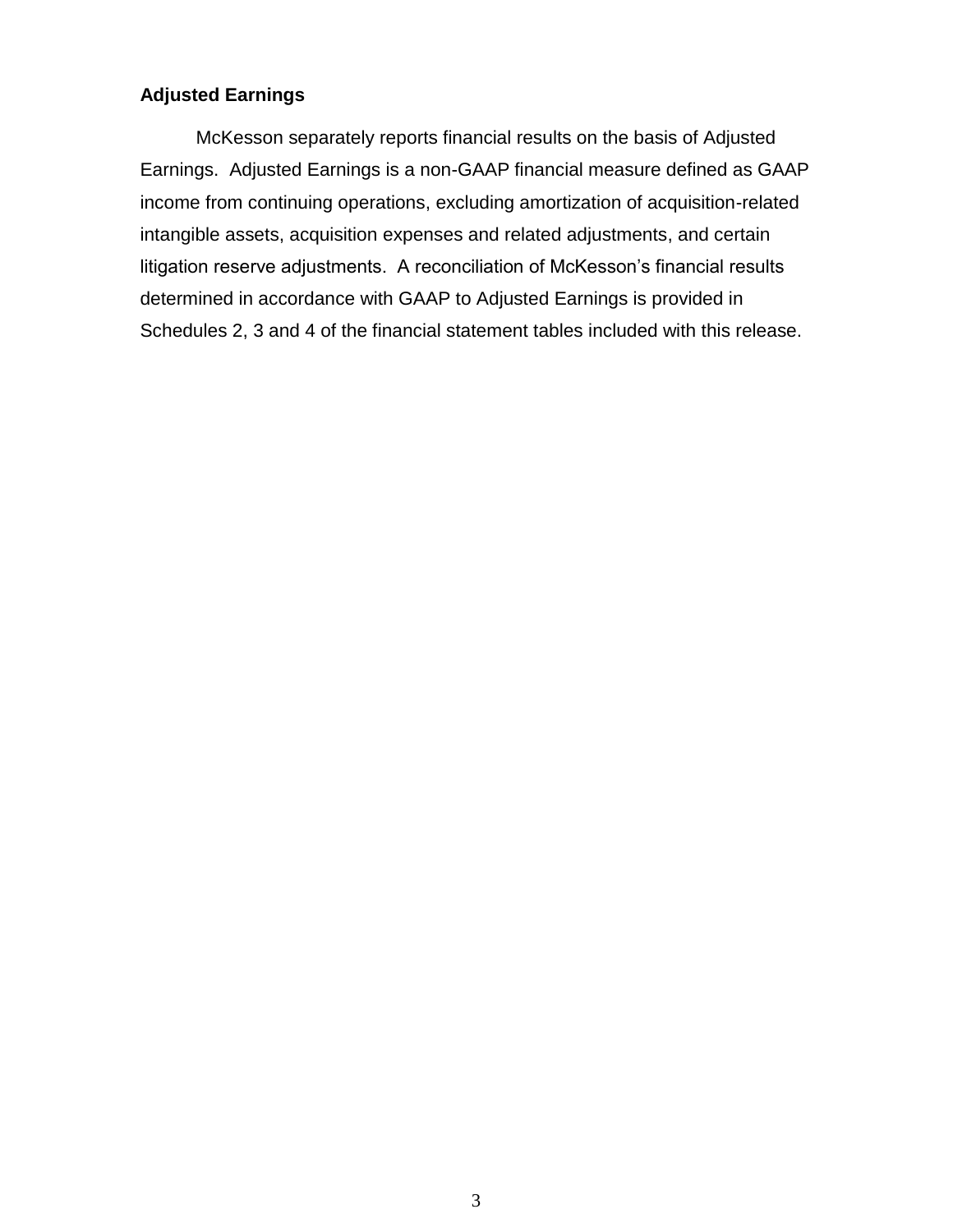## **Risk Factors**

Except for historical information contained in this press release, matters discussed may constitute "forward-looking statements" within the meaning of Section 27A of the Securities Act of 1933 and Section 21E of the Securities Exchange Act of 1934, as amended, that involve risks and uncertainties that could cause actual results to differ materially from those projected, anticipated or implied. These statements may be identified by their use of forward-looking terminology such as "believes", "expects", "anticipates", "may", "will", "should", "seeks", "approximately", "intends", "plans", "estimates" or the negative of these words or other comparable terminology. The discussion of financial trends, strategy, plans or intentions may also include forward-looking statements. It is not possible to predict or identify all such risks and uncertainties; however, the most significant of these risks and uncertainties are described in the company"s Form 10-K, Form 10-Q and Form 8-K reports filed with the Securities and Exchange Commission and include, but are not limited to: material adverse resolution of pending legal proceedings; changes in the U.S. healthcare industry and regulatory environment; changes in the Canadian healthcare industry and regulatory environment; competition; substantial defaults in payment or a material reduction in purchases by, or the loss of, a large customer or group purchasing organization; the loss of government contracts as a result of compliance or funding challenges; public health issues in the U.S. or abroad; implementation delay, malfunction, failure or breach of internal information systems; the adequacy of insurance to cover property loss or liability claims; the company"s failure to attract and retain customers for its software products and solutions due to integration and implementation challenges, or due to an inability to keep pace with technological advances; the company"s proprietary products and services may not be adequately protected, and its products and solutions may be found to infringe on the rights of others; system errors or failure of our technology products and solutions to conform to specifications; disaster or other event causing interruption of customer access to data residing in our service centers; the delay or extension of our sales or implementation cycles for external software products; changes in circumstances that could impair our goodwill or

4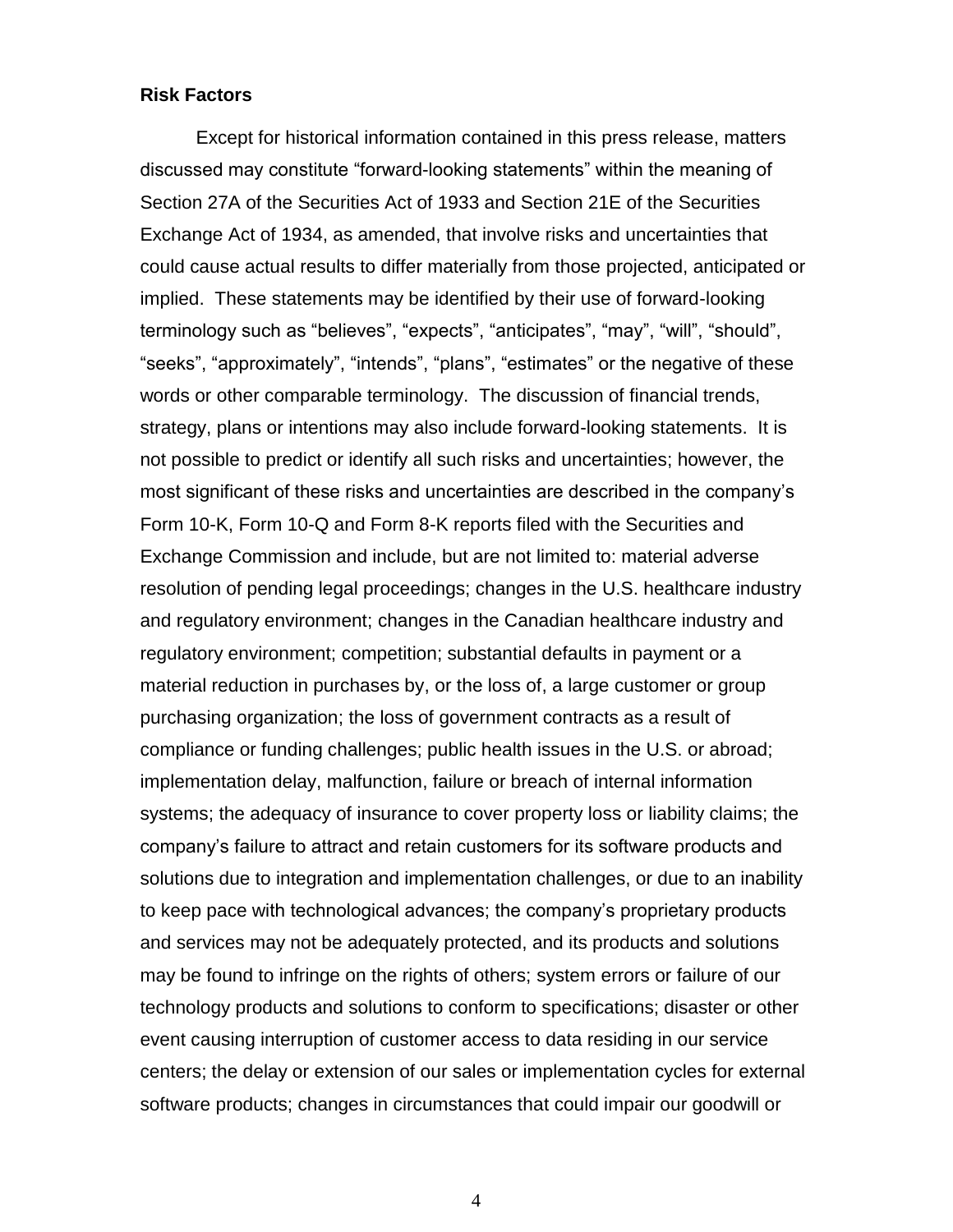intangible assets; foreign currency fluctuations or disruptions to our foreign operations; new or revised tax legislation or challenges to our tax positions; the company"s ability to successfully identify, consummate and integrate strategic acquisitions; general economic conditions, including changes in the financial markets that may affect the availability and cost of credit to the company, its customers or suppliers; and changes in accounting principles generally accepted in the United States of America.The reader should not place undue reliance on forward-looking statements, which speak only as of the date they are first made. Except to the extent required by law, the company undertakes no obligation to publicly release the result of any revisions to these forward-looking statements to reflect events or circumstances after the date hereof, or to reflect the occurrence of unanticipated events.

The company has scheduled a conference call for 8:30 AM ET. The dialin number for individuals wishing to participate on the call is 719-234-7317. Erin Lampert, vice president, Investor Relations, is the leader of the call, and the password to join the call is 'McKesson'. A replay of this conference call will be available for five calendar days. The dial-in number for individuals wishing to listen to the replay is 888-203-1112 and the pass code is 6474406. A webcast of the conference call will also be available live and archived on the company"s Investor Relations website at [www.mckesson.com/investors.](http://www.mckesson.com/investors)

Shareholders are encouraged to review SEC filings and more information about McKesson, which are located on the company"s website.

5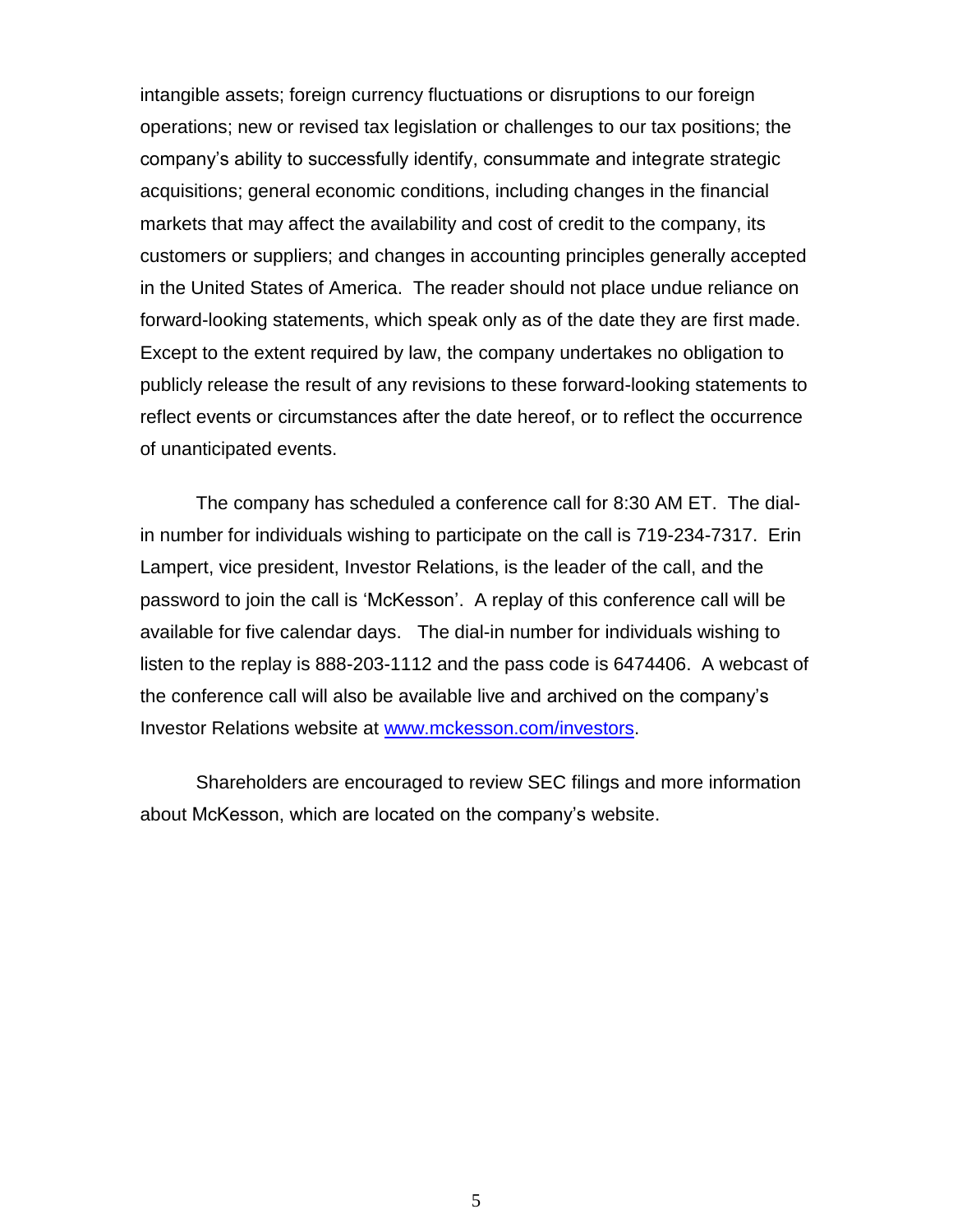# **About McKesson**

McKesson Corporation, currently ranked 14th on the FORTUNE 500, is a healthcare services and information technology company dedicated to making the business of healthcare run better. We partner with payers, hospitals, physician offices, pharmacies, pharmaceutical companies and others across the spectrum of care to build healthier organizations that deliver better care to patients in every setting. McKesson helps its customers improve their financial, operational, and clinical performance with solutions that include pharmaceutical and medical-surgical supply management, healthcare information technology, and business and clinical services. For more information, visit [http://www.mckesson.com.](http://www.mckesson.com/)

###

Contact:

Erin Lampert, 415-983-8391 (Investors and Financial Media) Erin.Lampert@McKesson.com Kris Fortner, 415-983-8352 (General and Business Media) Kris.Fortner@McKesson.com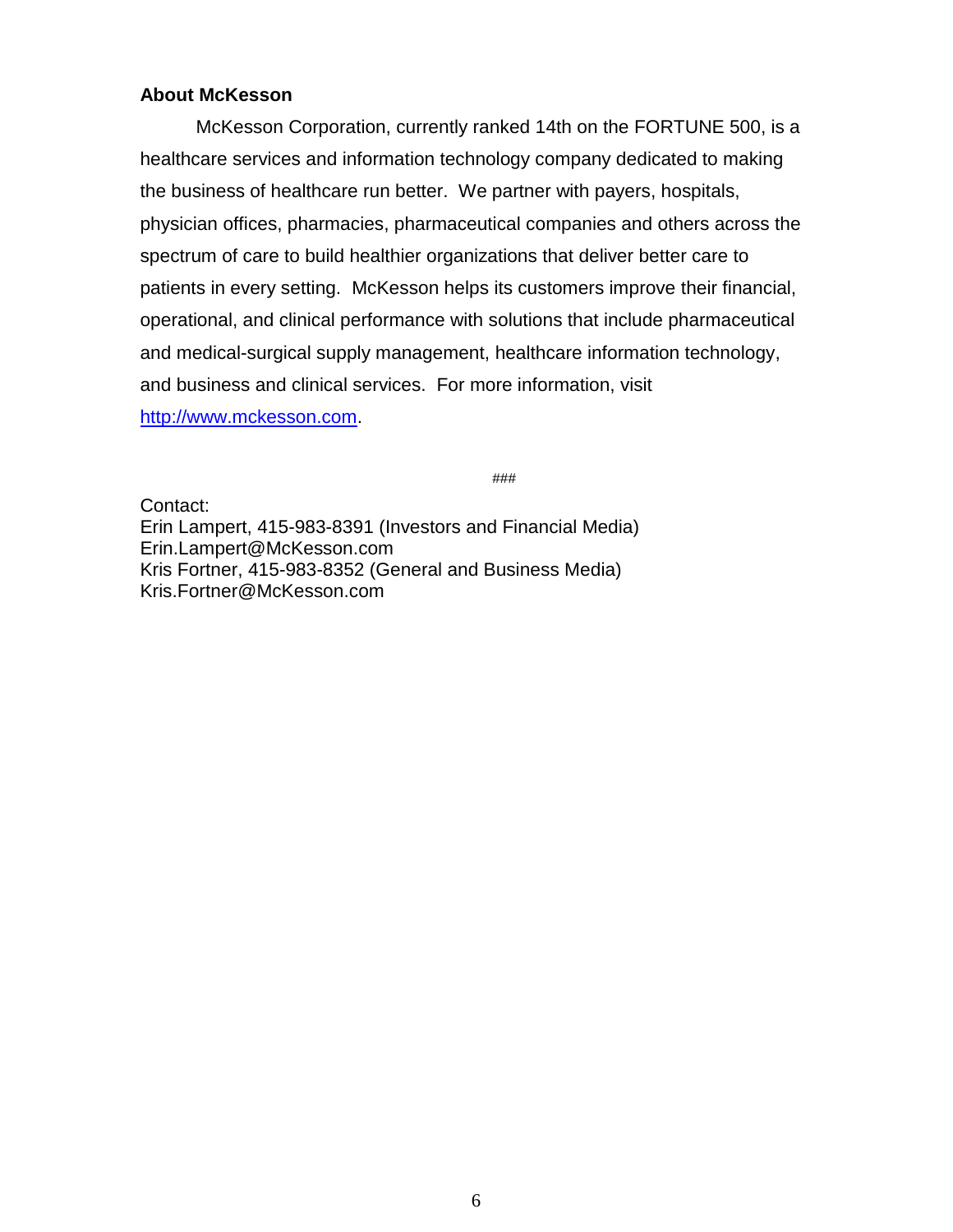#### **McKESSON CORPORATION CONDENSED CONSOLIDATED STATEMENTS OF OPERATIONS - GAAP (unaudited) (in millions, except per share amounts)**

|                                                         |                | Quarter Ended September 30, |                          |                          |                      |      | Six Months Ended September 30, |                 |                  |              |
|---------------------------------------------------------|----------------|-----------------------------|--------------------------|--------------------------|----------------------|------|--------------------------------|-----------------|------------------|--------------|
|                                                         |                | 2012                        |                          | 2011                     | Change               |      | 2012                           |                 | 2011             | Change       |
| Revenues                                                | \$             | 29,850                      | \$                       | 30,216                   | $(1)$ %              |      | \$<br>60,648                   | \$              | 60,196           | 1%           |
| Cost of sales <sup>(1)</sup>                            |                | (28, 130)                   |                          | (28, 569)                | (2)                  |      | (57, 328)                      |                 | (57,040)         | $\mathbf{1}$ |
| Gross profit                                            |                | 1,720                       |                          | 1,647                    | 4                    |      | 3,320                          |                 | 3,156            | 5            |
| Operating expenses<br>Litigation charges <sup>(2)</sup> |                | (1,065)<br>(44)             |                          | (1,051)<br>(118)         | $\mathbf{1}$<br>(63) |      | (2, 151)<br>(60)               |                 | (2,088)<br>(118) | 3<br>(49)    |
| Gain on business combination (3)                        |                |                             |                          | $\overline{\phantom{a}}$ |                      |      | 81                             |                 |                  |              |
| Total operating expenses                                |                | (1, 109)                    |                          | (1, 169)                 | (5)                  |      | (2, 130)                       |                 | (2,206)          | (3)          |
| Operating income                                        |                | 611                         |                          | 478                      | 28                   |      | 1,190                          |                 | 950              | 25           |
| Other income, net                                       |                | 10                          |                          | 6                        | 67                   |      | 18                             |                 | 14               | 29           |
| Interest expense                                        |                | (55)                        |                          | (64)                     | (14)                 |      | (111)                          |                 | (128)            | (13)         |
| Income before income taxes                              |                | 566                         |                          | 420                      | 35                   |      | 1,097                          |                 | 836              | 31           |
| Income tax expense                                      |                | (165)                       |                          | (124)                    | 33                   |      | (316)                          |                 | (254)            | 24           |
| Net income                                              | \$             | 401                         | $\frac{\mathfrak{S}}{2}$ | 296                      | 35                   |      | \$<br>781                      | \$              | 582              | 34           |
| Earnings per common share (4)                           |                |                             |                          |                          |                      |      |                                |                 |                  |              |
| <b>Diluted</b>                                          | $\frac{16}{3}$ | 1.67                        | $\frac{1}{2}$            | 1.18                     | 42                   | %    | \$<br>3.25                     | \$              | 2.31             | 41 %         |
| <b>Basic</b>                                            |                | 1.70                        |                          | 1.20                     | 42                   | $\%$ | \$<br>3.31                     | $\overline{\$}$ | 2.35             | 41 %         |
| Weighted average common shares                          |                |                             |                          |                          |                      |      |                                |                 |                  |              |
| <b>Diluted</b>                                          |                | 240                         |                          | 250                      | $(4)$ %              |      | 240                            |                 | 252              | $(5)$ %      |
| <b>Basic</b>                                            |                | 236                         |                          | 246                      | (4)                  |      | 236                            |                 | 247              | (4)          |

(1) Cost of sales for fiscal year 2013 includes the receipt of \$19 million in our Distribution Solutions segment representing our share of settlements of antitrust class action lawsuits brought against drug manufacturers.

<sup>(2)</sup> Represent charges for the Average Wholesale Price ("AWP") litigation.

(3) For the first six months of fiscal year 2013, operating expenses include an \$81 million pre-tax (\$51 million after-tax) gain on business combination related to the acquisition of the remaining 50% ownership interest in our corporate headquarters building.

(4) Certain computations may reflect rounding adjustments.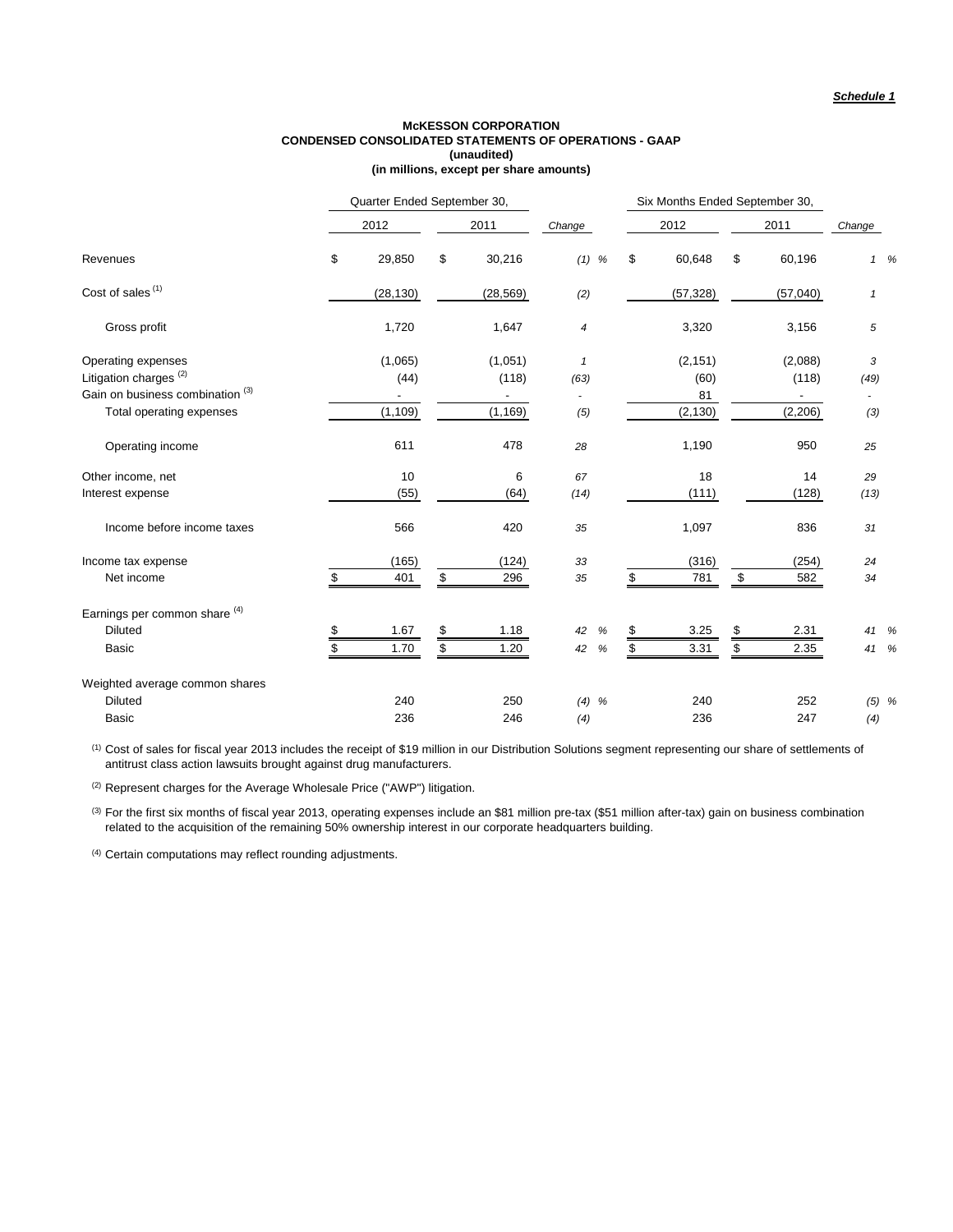#### **RECONCILIATION OF GAAP OPERATING RESULTS TO ADJUSTED EARNINGS (NON-GAAP) McKESSON CORPORATION (unaudited)**

|                                        |                       |     |                                                           | Quarter Ended September 30, 2012                      |  |                                      |     |                                    |                          | Change<br>Vs. Prior Quarter        |
|----------------------------------------|-----------------------|-----|-----------------------------------------------------------|-------------------------------------------------------|--|--------------------------------------|-----|------------------------------------|--------------------------|------------------------------------|
|                                        | As Reported<br>(GAAP) |     | Amortization<br>of Acquisition-<br>Related<br>Intangibles | Acquisition<br>Expenses and<br>Related<br>Adjustments |  | Litigation<br>Reserve<br>Adjustments |     | Adjusted<br>Earnings<br>(Non-GAAP) | As<br>Reported<br>(GAAP) | Adjusted<br>Earnings<br>(Non-GAAP) |
| Revenues                               | \$<br>29,850          | \$  |                                                           |                                                       |  |                                      | \$  | 29,850                             | (1) %                    | $(1) \%$                           |
| Gross profit <sup>(1)</sup>            | \$<br>1,720           | \$  | 4                                                         | \$                                                    |  |                                      | \$  | 1,724                              | 4                        | 4                                  |
| Operating expenses                     | (1, 109)              |     | 44                                                        | 3                                                     |  | 44                                   |     | (1,018)                            | (5)                      |                                    |
| Other income, net                      | 10                    |     |                                                           |                                                       |  |                                      |     | 10                                 | 67                       | 67                                 |
| Interest expense                       | (55)                  |     | $\overline{\phantom{a}}$                                  |                                                       |  |                                      |     | (55)                               | (14)                     | (14)                               |
| Income before income taxes             | 566                   |     | 48                                                        | 3                                                     |  | 44                                   |     | 661                                | 35                       | 11                                 |
| Income tax expense                     | (165)                 |     | (18)                                                      |                                                       |  | (17)                                 |     | (200)                              | 33                       | 6                                  |
| Net Income                             | 401                   | S   | 30                                                        | 3                                                     |  | 27                                   | S   | 461                                | 35                       | 13                                 |
| Diluted earnings per common share (2)  | 1.67                  | \$. | 0.13                                                      | 0.01                                                  |  | 0.11                                 | \$. | 1.92                               | 42 %                     | 18 %                               |
| Diluted weighted average common shares | 240                   |     | 240                                                       | 240                                                   |  | 240                                  |     | 240                                | (4) %                    | $(4)$ %                            |

|                                        | Quarter Ended September 30, 2011 |                       |     |                                                           |                                                       |      |                                      |      |    |                                    |
|----------------------------------------|----------------------------------|-----------------------|-----|-----------------------------------------------------------|-------------------------------------------------------|------|--------------------------------------|------|----|------------------------------------|
|                                        |                                  | As Reported<br>(GAAP) |     | Amortization<br>of Acquisition-<br>Related<br>Intangibles | Acquisition<br>Expenses and<br>Related<br>Adjustments |      | Litigation<br>Reserve<br>Adjustments |      |    | Adjusted<br>Earnings<br>(Non-GAAP) |
| Revenues                               | S                                | 30,216                | \$  | $\blacksquare$                                            | \$                                                    |      | \$                                   |      | \$ | 30,216                             |
| Gross profit                           | \$                               | 1,647                 | \$  | 6                                                         | \$                                                    |      | \$                                   |      | \$ | 1,653                              |
| Operating expenses                     |                                  | (1, 169)              |     | 44                                                        |                                                       | 8    |                                      | 118  |    | (999)                              |
| Other income, net                      |                                  | 6                     |     |                                                           |                                                       |      |                                      |      |    | 6                                  |
| Interest expense                       |                                  | (64)                  |     |                                                           |                                                       |      |                                      |      |    | (64)                               |
| Income before income taxes             |                                  | 420                   |     | 50                                                        |                                                       | 8    |                                      | 118  |    | 596                                |
| Income tax expense                     |                                  | (124)                 |     | (20)                                                      |                                                       | (3)  |                                      | (41) |    | (188)                              |
| Net Income                             |                                  | 296                   | \$  | 30                                                        | \$                                                    | 5    | \$                                   | 77   | \$ | 408                                |
| Diluted earnings per common share (2)  |                                  | 1.18                  | \$. | 0.12                                                      | \$                                                    | 0.02 | \$                                   | 0.31 | \$ | 1.63                               |
| Diluted weighted average common shares |                                  | 250                   |     | 250                                                       |                                                       | 250  |                                      | 250  |    | 250                                |

Diluted weighted average common shares 250 250 250 250 (1) Gross profit for the second quarter of fiscal year 2013 includes the receipt of \$19 million in our Distribution Solutions segment representing our share of settlements of antitrust class action lawsuits brought against drug manufacturers.

(2) Certain computations may reflect rounding adjustments.

#### **Adjusted Earnings (Non-GAAP) Financial Information**

Adjusted Earnings represents income from continuing operations, excluding the effects of the following items from the Company's GAAP financial results, including the related income tax effects:

Amortization of acquisition-related intangibles - Amortization expense of acquired intangible assets purchased in connection with acquisitions by the Company.

Acquisition expenses and related adjustments - Transaction and integration expenses that are directly related to acquisitions by the Company. Examples include transaction closing costs, professional service fees, restructuring or severance charges, retention payments, employee relocation expenses, facility or other exit-related expenses, recoveries of acquisition-related expenses or post-closing expenses, bridge loan fees, and gains or losses on business combinations.

Litigation reserve adjustments - Adjustments to the Company's reserves, including accrued interest, for estimated probable losses for its Average Wholesale Price and Securities Litigation matters, as such terms were defined in the Company's Annual Reports on Form 10-K for the fiscal years ended March 31, 2012 and 2009.

Income taxes on Adjusted Earnings are calculated in accordance with Accounting Standards Codification 740, "Income Taxes," which is the same accounting principles used by the Company when presenting its GAAP financial results.

The Company believes the presentation of non-GAAP measures such as Adjusted Earnings provides useful supplemental information to investors with regard to its core operating performance, as well as assists with the comparison of its past financial performance to the Company's future financial results. Moreover, the Company believes that the presentation of Adjusted Earnings assists investors' ability to compare its financial results to those of other companies in the same industry. However, the Company's Adjusted Earnings measure may be defined and calculated differently by other companies in the same industry.

The Company internally uses non-GAAP financial measures such as Adjusted Earnings in connection with its own financial planning and reporting processes. Specifically, Adjusted Earnings serves as one of the measures management utilizes when allocating resources, deploying capital and assessing business performance and employee incentive compensation. Nonetheless, non-GAAP financial results and related measures disclosed by the Company should not be considered a substitute for, nor superior to, financial results and measures as determined or calculated in accordance with GAAP.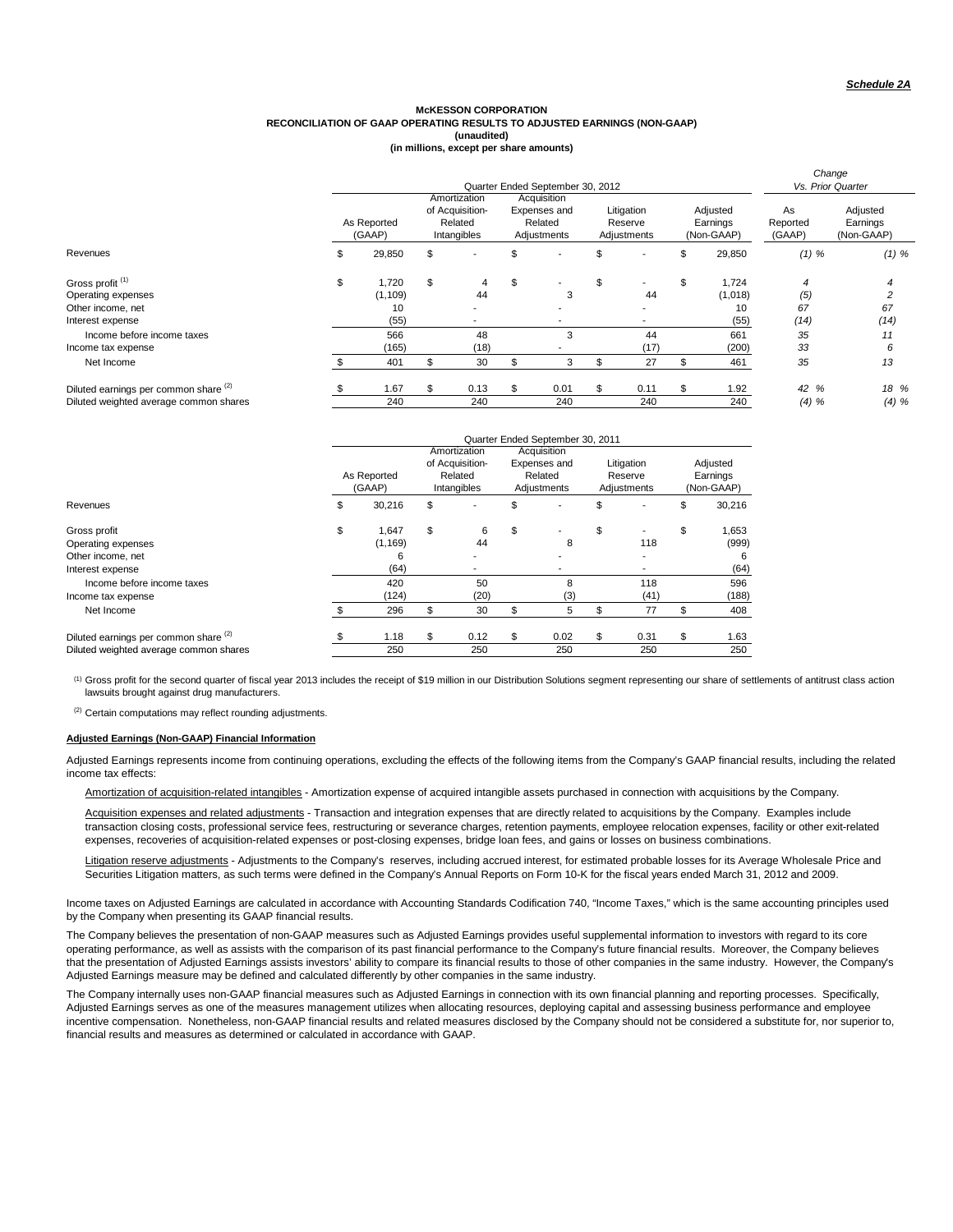#### **(in millions, except per share amounts) McKESSON CORPORATION RECONCILIATION OF GAAP OPERATING RESULTS TO ADJUSTED EARNINGS (NON-GAAP) (unaudited)**

|                                        |                       |                                                           | Six Months Ended September 30, 2012                   |                                      |                                    |         |                          | Change<br>Vs. Prior Period         |
|----------------------------------------|-----------------------|-----------------------------------------------------------|-------------------------------------------------------|--------------------------------------|------------------------------------|---------|--------------------------|------------------------------------|
|                                        | As Reported<br>(GAAP) | Amortization<br>of Acquisition-<br>Related<br>Intangibles | Acquisition<br>Expenses and<br>Related<br>Adjustments | Litigation<br>Reserve<br>Adjustments | Adjusted<br>Earnings<br>(Non-GAAP) |         | As<br>Reported<br>(GAAP) | Adjusted<br>Earnings<br>(Non-GAAP) |
| Revenues                               | \$<br>60,648          | \$                                                        |                                                       |                                      | \$                                 | 60,648  | %                        | $1\%$                              |
| Gross profit <sup>(1)</sup>            | \$<br>3,320           | \$<br>8                                                   | \$                                                    | \$                                   | \$                                 | 3,328   | 5                        | 5                                  |
| Operating expenses <sup>(2)</sup>      | (2, 130)              | 91                                                        | (76)                                                  | 60                                   |                                    | (2,055) | (3)                      | 4                                  |
| Other income, net                      | 18                    | ۰                                                         |                                                       |                                      |                                    | 18      | 29                       | 29                                 |
| Interest expense                       | (111)                 | $\overline{\phantom{a}}$                                  |                                                       |                                      |                                    | (111)   | (13)                     | (13)                               |
| Income before income taxes             | 1,097                 | 99                                                        | (76)                                                  | 60                                   |                                    | 1,180   | 31                       | 10                                 |
| Income tax expense                     | (316)                 | (37)                                                      | 29                                                    | (23)                                 |                                    | (347)   | 24                       | 2                                  |
| Net Income                             | 781                   | 62                                                        | (47)                                                  | 37                                   |                                    | 833     | 34                       | 14                                 |
| Diluted earnings per common share (3)  | 3.25                  | \$<br>0.26                                                | (0.19)                                                | 0.15                                 | \$.                                | 3.47    | 41 %                     | 20 %                               |
| Diluted weighted average common shares | 240                   | 240                                                       | 240                                                   | 240                                  |                                    | 240     | (5) %                    | (5) %                              |

|                                        |    |                       |                                                           | Six Months Ended September 30, 2011                   |                                      |                                    |
|----------------------------------------|----|-----------------------|-----------------------------------------------------------|-------------------------------------------------------|--------------------------------------|------------------------------------|
|                                        |    | As Reported<br>(GAAP) | Amortization<br>of Acquisition-<br>Related<br>Intangibles | Acquisition<br>Expenses and<br>Related<br>Adjustments | Litigation<br>Reserve<br>Adjustments | Adjusted<br>Earnings<br>(Non-GAAP) |
| Revenues                               | \$ | 60,196                | \$                                                        | \$                                                    | \$                                   | \$<br>60,196                       |
| Gross profit                           | \$ | 3,156                 | \$<br>11                                                  | \$                                                    | \$                                   | \$<br>3,167                        |
| Operating expenses                     |    | (2,206)               | 87                                                        | 18                                                    | 118                                  | (1,983)                            |
| Other income, net                      |    | 14                    |                                                           |                                                       |                                      | 14                                 |
| Interest expense                       |    | (128)                 |                                                           |                                                       |                                      | (128)                              |
| Income before income taxes             |    | 836                   | 98                                                        | 18                                                    | 118                                  | 1,070                              |
| Income tax expense                     |    | (254)                 | (38)                                                      | (6)                                                   | (41)                                 | (339)                              |
| Net Income                             |    | 582                   | \$<br>60                                                  | \$<br>12                                              | \$<br>77                             | \$<br>731                          |
| Diluted earnings per common share (3)  | S  | 2.31                  | \$<br>0.24                                                | \$<br>0.04                                            | \$<br>0.31                           | \$<br>2.90                         |
| Diluted weighted average common shares |    | 252                   | 252                                                       | 252                                                   | 252                                  | 252                                |

<sup>(1)</sup> Gross profit for the first six months of fiscal year 2013 includes the receipt of \$19 million in our Distribution Solutions segment representing our share of settlements of antitrust class action lawsuits brought against drug manufacturers.

<sup>(2)</sup> For the first six months of fiscal year 2013, operating expenses, as reported under GAAP, include an \$81 million pre-tax (\$51 million after-tax) gain on business combination related to the<br>acquisition of the remainin

(3) Certain computations may reflect rounding adjustments.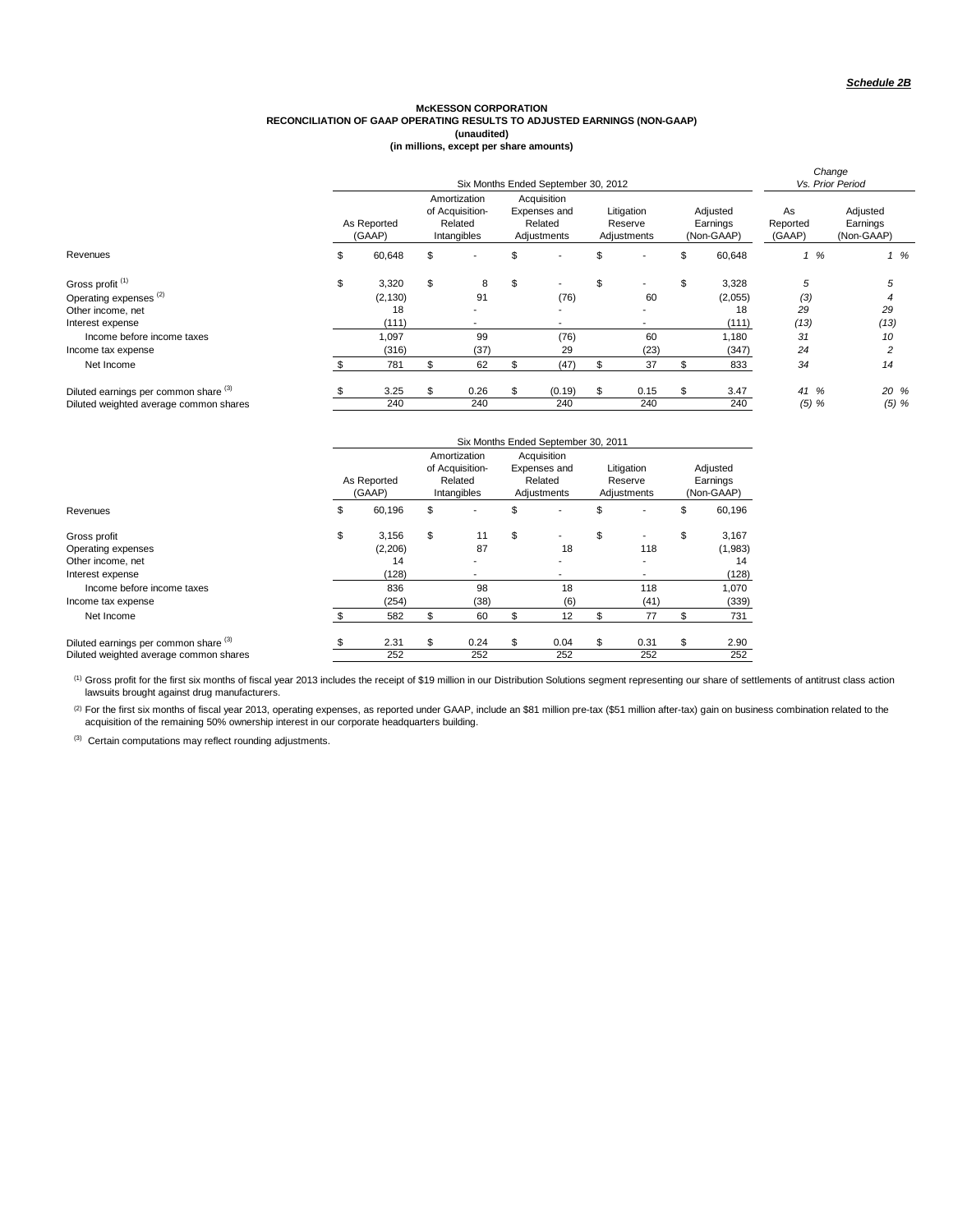# **RECONCILIATION OF GAAP SEGMENT FINANCIAL RESULTS TO ADJUSTED EARNINGS (NON-GAAP) (unaudited) (in millions) McKESSON CORPORATION**

|                                               |                          | Quarter Ended September 30, 2012 |                                    | Quarter Ended September 30, 2011 |                     |                                    | Change                   |                                        |
|-----------------------------------------------|--------------------------|----------------------------------|------------------------------------|----------------------------------|---------------------|------------------------------------|--------------------------|----------------------------------------|
|                                               | As<br>Reported<br>(GAAP) | Adjustments                      | Adjusted<br>Earnings<br>(Non-GAAP) | As<br>Reported<br>(GAAP)         | Adjustments         | Adjusted<br>Earnings<br>(Non-GAAP) | As<br>Reported<br>(GAAP) | Adjusted<br>Earnings<br>(Non-<br>GAAP) |
| <b>REVENUES</b>                               |                          |                                  |                                    |                                  |                     |                                    |                          |                                        |
| <b>Distribution Solutions</b>                 |                          |                                  |                                    |                                  |                     |                                    |                          |                                        |
| Direct distribution & services                | \$<br>20,938             | \$                               | \$<br>20,938                       | \$<br>21,072                     | \$                  | \$<br>21,072                       | (1) %                    | (1) %                                  |
| Sales to customers' warehouses                | 4,806                    |                                  | 4,806                              | 4,909                            | ä,                  | 4,909                              | (2)                      | (2)                                    |
| Total U.S. pharmaceutical distribution        |                          |                                  |                                    |                                  |                     |                                    |                          |                                        |
| & services                                    | 25,744                   |                                  | 25,744                             | 25,981                           | Ĭ.                  | 25,981                             | (1)                      | (1)                                    |
| Canada pharmaceutical distribution & services | 2,409                    | ä,                               | 2,409                              | 2,537                            | ä,                  | 2,537                              | (5)                      | (5)                                    |
| Medical-Surgical distribution & services      | 873                      |                                  | 873                                | 873                              |                     | 873                                |                          |                                        |
| <b>Total Distribution Solutions</b>           | 29,026                   | ÷.                               | 29,026                             | 29,391                           | $\blacksquare$      | 29,391                             | (1)                      | (1)                                    |
| <b>Technology Solutions</b>                   |                          |                                  |                                    |                                  |                     |                                    |                          |                                        |
| Services                                      | 656                      |                                  | 656                                | 643                              |                     | 643                                | $\overline{c}$           | $\overline{c}$                         |
| Software & software systems                   | 142                      |                                  | 142                                | 153                              |                     | 153                                | (7)                      | (7)                                    |
| Hardware                                      | 26                       |                                  | 26                                 | 29                               |                     | 29                                 | (10)                     | (10)                                   |
| <b>Total Technology Solutions</b>             | 824                      | ÷,                               | 824                                | 825                              | ÷,                  | 825                                | $\sim$                   |                                        |
| Revenues                                      | 29,850                   | \$<br>$\omega$                   | \$<br>29,850                       | \$<br>30,216                     | \$<br>$\mathcal{L}$ | \$<br>30,216                       | (1)                      | (1)                                    |
| <b>GROSS PROFIT</b>                           |                          |                                  |                                    |                                  |                     |                                    |                          |                                        |
| Distribution Solutions <sup>(1)</sup>         | \$<br>1,339              | \$<br>1                          | \$<br>1,340                        | \$<br>1,258                      | \$<br>$\mathbf{1}$  | \$<br>1,259                        | 6                        | 6                                      |
| <b>Technology Solutions</b>                   | 381                      | 3                                | 384                                | 389                              | 5                   | 394                                | (2)                      | (3)                                    |
| Gross profit                                  | 1,720                    | \$<br>$\overline{4}$             | \$<br>1,724                        | \$<br>1,647                      | \$<br>6             | \$<br>1,653                        | $\overline{4}$           | $\overline{4}$                         |
| <b>OPERATING EXPENSES</b>                     |                          |                                  |                                    |                                  |                     |                                    |                          |                                        |
| Distribution Solutions <sup>(2)</sup>         | \$<br>(724)              | \$<br>77                         | \$<br>(647)                        | \$<br>(785)                      | \$<br>157           | \$<br>(628)                        | (8)                      | 3                                      |
| <b>Technology Solutions</b>                   | (286)                    | 14                               | (272)                              | (281)                            | 13                  | (268)                              | $\overline{c}$           | $\mathbf{1}$                           |
| Corporate                                     | (99)                     | ä,                               | (99)                               | (103)                            | ä,                  | (103)                              | (4)                      | (4)                                    |
| Operating expenses                            | (1, 109)                 | \$<br>91                         | \$<br>(1,018)                      | \$<br>(1, 169)                   | \$<br>170           | \$<br>(999)                        | (5)                      | $\overline{c}$                         |
| OTHER INCOME, NET                             |                          |                                  |                                    |                                  |                     |                                    |                          |                                        |
| <b>Distribution Solutions</b>                 | \$<br>6                  | \$                               | \$<br>6                            | \$<br>4                          | \$                  | \$<br>4                            | 50                       | 50                                     |
| <b>Technology Solutions</b>                   | $\overline{2}$           | ÷.                               | $\overline{2}$                     |                                  |                     |                                    |                          |                                        |
| Corporate                                     | $\overline{2}$           |                                  | $\overline{\mathbf{c}}$            | 2                                |                     | $\overline{\mathbf{c}}$            |                          |                                        |
| Other income, net                             | \$<br>10                 | \$<br>÷,                         | \$<br>10                           | \$<br>6                          | \$<br>÷.            | \$<br>6                            | 67                       | 67                                     |
| <b>OPERATING PROFIT</b>                       |                          |                                  |                                    |                                  |                     |                                    |                          |                                        |
| Distribution Solutions <sup>(1)(2)</sup>      | \$<br>621                | \$<br>78                         | \$<br>699                          | \$<br>477                        | \$<br>158           | \$<br>635                          | 30                       | 10                                     |
| <b>Technology Solutions</b>                   | 97                       | 17                               | 114                                | 108                              | 18                  | 126                                | (10)                     | (10)                                   |
| Operating profit                              | 718                      | 95                               | 813                                | 585                              | 176                 | 761                                | 23                       | $\overline{7}$                         |
| Corporate                                     | (97)                     |                                  | (97)                               | (101)                            | ä,                  | (101)                              | (4)                      | (4)                                    |
| Income before interest expense                |                          |                                  |                                    |                                  |                     |                                    |                          |                                        |
| and income taxes                              | 621                      | \$<br>95                         | \$<br>716                          | \$<br>484                        | \$<br>176           | \$<br>660                          | 28                       | 8                                      |
| <b>STATISTICS</b>                             |                          |                                  |                                    |                                  |                     |                                    |                          |                                        |
| Operating profit as a % of revenues           |                          |                                  |                                    |                                  |                     |                                    |                          |                                        |
| Distribution Solutions <sup>(1)(2)</sup>      | 2.14 %                   |                                  | 2.41 %                             | 1.62 %                           |                     | 2.16 %                             | 52 bp                    | $25$ bp                                |
| <b>Technology Solutions</b>                   | 11.77                    |                                  | 13.83                              | 13.09                            |                     | 15.27                              | (132)                    | (144)                                  |

(1) Results for the second quarter of fiscal year 2013 include the receipt of \$19 million representing our share of settlements of antitrust class action lawsuits brought against drug manufacturers.

(2) For the second quarters of fiscal years 2013 and 2012, results, as reported under GAAP, include AWP litigation charges of \$44 million and \$118 million.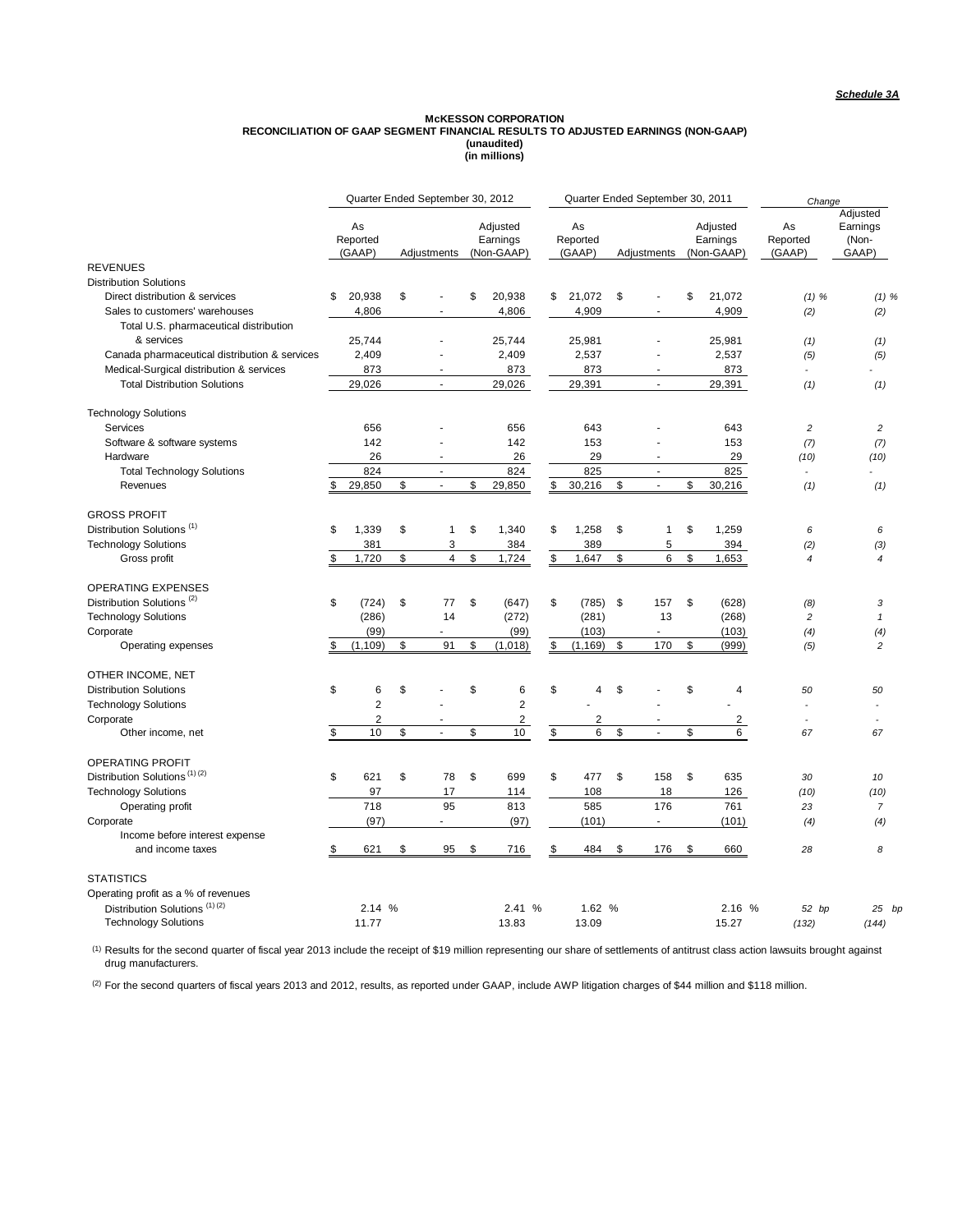#### **McKESSON CORPORATION (in millions) RECONCILIATION OF GAAP SEGMENT FINANCIAL RESULTS TO ADJUSTED EARNINGS (NON-GAAP) (unaudited)**

|                                                    | Six Months Ended September 30, 2012 |                                |                                    |     | Six Months Ended September 30, 2011 |                                |                                    | Change                   |                                        |
|----------------------------------------------------|-------------------------------------|--------------------------------|------------------------------------|-----|-------------------------------------|--------------------------------|------------------------------------|--------------------------|----------------------------------------|
|                                                    | As<br>Reported<br>(GAAP)            | Adjustments                    | Adjusted<br>Earnings<br>(Non-GAAP) |     | As<br>Reported<br>(GAAP)            | Adjustments                    | Adjusted<br>Earnings<br>(Non-GAAP) | As<br>Reported<br>(GAAP) | Adjusted<br>Earnings<br>(Non-<br>GAAP) |
| <b>REVENUES</b>                                    |                                     |                                |                                    |     |                                     |                                |                                    |                          |                                        |
| <b>Distribution Solutions</b>                      |                                     |                                |                                    |     |                                     |                                |                                    |                          |                                        |
| Direct distribution & services                     | \$<br>42,239                        | \$                             | \$<br>42,239                       | \$  | 41,899                              | \$                             | \$<br>41,899                       | 1%                       | 1%                                     |
| Sales to customers' warehouses                     | 10,153                              |                                | 10,153                             |     | 9,800                               |                                | 9,800                              | $\overline{4}$           | $\overline{4}$                         |
| Total U.S. pharmaceutical distribution             |                                     |                                |                                    |     |                                     |                                |                                    |                          |                                        |
| & services                                         | 52,392                              |                                | 52,392                             |     | 51,699                              | ÷.                             | 51,699                             | $\mathbf{1}$             | $\mathbf{1}$                           |
| Canada pharmaceutical distribution & services      | 4,926                               |                                | 4,926                              |     | 5,266                               |                                | 5,266                              | (6)                      | (6)                                    |
| Medical-Surgical distribution & services           | 1,668                               |                                | 1,668                              |     | 1,604                               | $\blacksquare$                 | 1,604                              | $\overline{4}$           | 4                                      |
| <b>Total Distribution Solutions</b>                | 58,986                              | L.                             | 58,986                             |     | 58,569                              | L.                             | 58,569                             | $\mathbf{1}$             | $\mathbf{1}$                           |
| <b>Technology Solutions</b>                        |                                     |                                |                                    |     |                                     |                                |                                    |                          |                                        |
| Services                                           | 1,322                               |                                | 1,322                              |     | 1,273                               |                                | 1,273                              | $\pmb{4}$                | 4                                      |
| Software & software systems                        | 287                                 |                                | 287                                |     | 297                                 |                                | 297                                | (3)                      | (3)                                    |
| Hardware                                           | 53                                  |                                | 53                                 |     | 57                                  |                                | 57                                 | (7)                      | (7)                                    |
| <b>Total Technology Solutions</b>                  | 1,662                               | $\sim$                         | 1,662                              |     | 1,627                               | $\sim$                         | 1,627                              | $\overline{c}$           | $\overline{c}$                         |
| Revenues                                           | 60,648                              | \$                             | \$<br>60,648                       | \$  | 60,196                              | \$                             | \$<br>60,196                       | $\mathbf{1}$             | $\boldsymbol{\mathcal{I}}$             |
| <b>GROSS PROFIT</b>                                |                                     |                                |                                    |     |                                     |                                |                                    |                          |                                        |
| Distribution Solutions <sup>(1)</sup>              | \$<br>2,554                         | \$<br>$\overline{c}$           | \$<br>2,556                        | \$  | 2,389                               | \$<br>$\mathbf{1}$             | \$<br>2,390                        | $\overline{7}$           | $\overline{7}$                         |
| <b>Technology Solutions</b>                        | 766                                 | 6                              | 772                                |     | 767                                 | 10                             | 777                                |                          | (1)                                    |
| Gross profit                                       | \$<br>3,320                         | \$<br>8                        | \$<br>3,328                        | \$  | 3,156                               | \$<br>11                       | \$<br>3,167                        | 5                        | 5                                      |
| <b>OPERATING EXPENSES</b>                          |                                     |                                |                                    |     |                                     |                                |                                    |                          |                                        |
| Distribution Solutions <sup>(2)</sup>              | \$<br>(1, 443)                      | \$<br>129                      | \$                                 |     | $(1,446)$ \$                        | 196                            | \$<br>(1,250)                      |                          | 5                                      |
| <b>Technology Solutions</b>                        | (579)                               | 27                             | (1, 314)<br>(552)                  | \$  | (560)                               | 27                             | (533)                              | 3                        | $\overline{4}$                         |
| Corporate <sup>(3)</sup>                           | (108)                               | (81)                           | (189)                              |     | (200)                               | $\overline{\phantom{a}}$       | (200)                              | (46)                     | (6)                                    |
| Operating expenses                                 | (2, 130)                            | \$<br>75                       | \$<br>(2,055)                      | \$  | (2, 206)                            | \$<br>223                      | \$<br>(1,983)                      | (3)                      | $\overline{4}$                         |
|                                                    |                                     |                                |                                    |     |                                     |                                |                                    |                          |                                        |
| OTHER INCOME, NET<br><b>Distribution Solutions</b> | \$<br>10                            | \$                             | \$<br>10                           | \$  | 9                                   | \$                             | \$<br>9                            | 11                       | 11                                     |
| <b>Technology Solutions</b>                        | 3                                   | L                              | 3                                  |     | $\overline{1}$                      |                                | $\mathbf{1}$                       | 200                      | 200                                    |
| Corporate                                          | 5                                   |                                | 5                                  |     | $\overline{4}$                      |                                | 4                                  | 25                       | 25                                     |
| Other income, net                                  | \$<br>18                            | \$<br>$\overline{\phantom{a}}$ | \$<br>18                           | \$  | 14                                  | \$<br>$\overline{\phantom{a}}$ | \$<br>14                           | 29                       | 29                                     |
|                                                    |                                     |                                |                                    |     |                                     |                                |                                    |                          |                                        |
| <b>OPERATING PROFIT</b>                            |                                     |                                |                                    |     |                                     |                                |                                    |                          |                                        |
| Distribution Solutions <sup>(1)(2)</sup>           | \$<br>1,121                         | \$<br>131                      | \$<br>1,252                        | \$  | 952                                 | \$<br>197                      | \$<br>1,149                        | 18                       | 9                                      |
| <b>Technology Solutions</b>                        | 190                                 | 33                             | 223                                |     | 208                                 | 37                             | 245                                | (9)                      | (9)                                    |
| Operating profit                                   | 1,311                               | 164                            | 1,475                              |     | 1,160                               | 234                            | 1,394                              | 13                       | 6                                      |
| Corporate                                          | (103)                               | (81)                           | (184)                              |     | (196)                               | $\blacksquare$                 | (196)                              | (47)                     | (6)                                    |
| Income before interest expense<br>and income taxes | 1,208                               | \$<br>83                       | \$<br>1,291                        | \$. | 964                                 | \$<br>234                      | \$<br>1,198                        | 25                       | 8                                      |
|                                                    |                                     |                                |                                    |     |                                     |                                |                                    |                          |                                        |
| <b>STATISTICS</b>                                  |                                     |                                |                                    |     |                                     |                                |                                    |                          |                                        |
| Operating profit as a % of revenues                |                                     |                                |                                    |     |                                     |                                |                                    |                          |                                        |
| Distribution Solutions <sup>(1)(2)</sup>           | 1.90 %                              |                                | 2.12 %                             |     | 1.63 %                              |                                | 1.96 %                             | $27$ bp                  | 16<br>bp                               |
| <b>Technology Solutions</b>                        | 11.43                               |                                | 13.42                              |     | 12.78                               |                                | 15.06                              | (135)                    | (164)                                  |

(1) Results for the first six months of fiscal year 2013 include the receipt of \$19 million representing our share of settlements of antitrust class action lawsuits brought against drug manufacturers.

(2) For the first six months of fiscal years 2013 and 2012, results, as reported under GAAP, include AWP litigation charges of \$60 million and \$118 million.

<sup>(3)</sup> For the first six months of fiscal year 2013, operating expenses, as reported under GAAP, include an \$81 million pre-tax gain on business combination related to the acquisition of the remaining 50% ownership interest in our corporate headquarters building.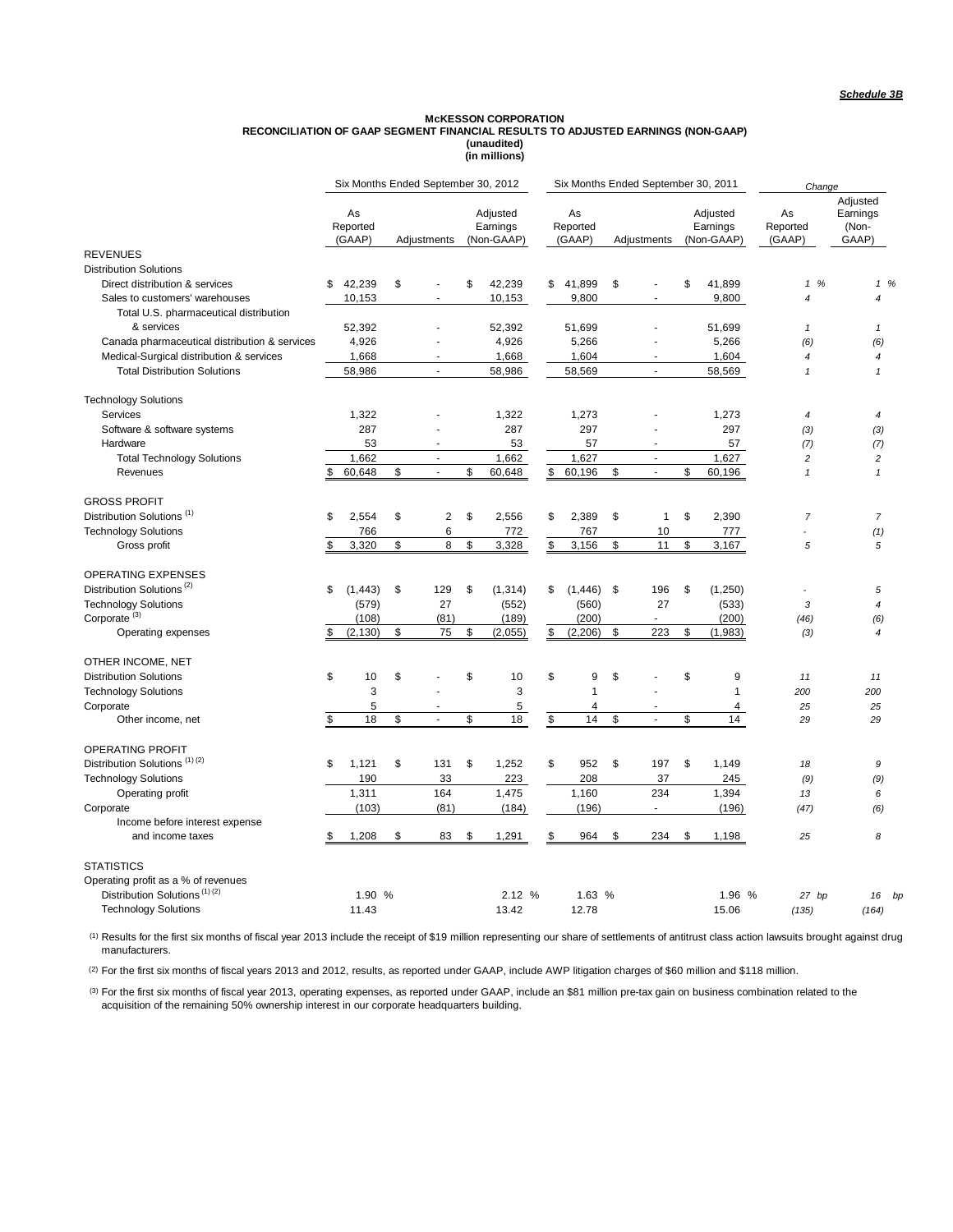#### **McKESSON CORPORATION RECONCILIATION OF GAAP SEGMENT FINANCIAL RESULTS TO ADJUSTED EARNINGS (NON-GAAP) - BY ADJUSTMENT TYPE (unaudited)**

**(in millions)**

|                                                                      |    |                                      |                | Quarter Ended September 30, 2012   |              |                           | Quarter Ended September 30, 2011 |    |                                    |              |
|----------------------------------------------------------------------|----|--------------------------------------|----------------|------------------------------------|--------------|---------------------------|----------------------------------|----|------------------------------------|--------------|
|                                                                      |    | Distribution Technology<br>Solutions | Solutions      | Corporate<br>& Interest<br>Expense | Total        | Distribution<br>Solutions | Technology<br>Solutions          |    | Corporate<br>& Interest<br>Expense | Total        |
| As Reported (GAAP):                                                  |    |                                      |                |                                    |              |                           |                                  |    |                                    |              |
| Revenues                                                             | \$ | 29,026                               | \$<br>824      | \$                                 | \$<br>29,850 | \$<br>29,391              | \$<br>825                        | S  |                                    | \$<br>30,216 |
| Gross profit <sup>(1)</sup>                                          | S  | 1,339                                | \$<br>381      | \$                                 | \$<br>1,720  | \$<br>.258                | \$<br>389                        | \$ |                                    | 1,647        |
| Operating expenses                                                   |    | (724)                                | (286)          | (99)                               | (1, 109)     | (785)                     | (281)                            |    | (103)                              | (1, 169)     |
| Other income, net                                                    |    | 6                                    | $\overline{2}$ | 2                                  | 10           | 4                         |                                  |    | 2                                  | 6            |
| Income before interest expense and income taxes                      |    | 621                                  | 97             | (97)                               | 621          | 477                       | 108                              |    | (101)                              | 484          |
| Interest income (expense), net                                       |    |                                      |                | (55)                               | (55)         | 1                         | 1                                |    | (66)                               | (64)         |
| Income before income taxes                                           | \$ | 621                                  | \$<br>97       | \$<br>(152)                        | \$<br>566    | \$<br>478                 | \$<br>109                        | \$ | (167)                              | \$<br>420    |
| <b>Pre-Tax Adjustments:</b>                                          |    |                                      |                |                                    |              |                           |                                  |    |                                    |              |
| Gross profit                                                         | \$ | 1                                    | \$<br>3        | \$                                 | \$<br>4      | \$                        | \$<br>5                          |    |                                    | \$<br>6      |
| Operating expenses                                                   |    | 31                                   | 13             |                                    | 44           | 31                        | 13                               |    |                                    | 44           |
| Amortization of acquisition-related intangibles                      |    | $\overline{32}$                      | 16             |                                    | 48           | 32                        | 18                               |    |                                    | 50           |
| Operating expenses - Acquisition expenses<br>and related adjustments |    | $\overline{2}$                       | 1              |                                    | 3            | 8                         |                                  |    |                                    | 8            |
| Operating expenses - Litigation reserve adjustments                  |    | 44                                   |                |                                    | 44           | 118                       |                                  |    |                                    | 118          |
| Total pre-tax adjustments                                            | \$ | 78                                   | \$<br>17       | \$                                 | \$<br>95     | \$<br>158                 | \$<br>18                         | \$ |                                    | \$<br>176    |
| <b>Adjusted Earnings (Non-GAAP):</b>                                 |    |                                      |                |                                    |              |                           |                                  |    |                                    |              |
| Revenues                                                             | \$ | 29,026                               | \$<br>824      | \$                                 | \$ 29,850    | \$ 29,391                 | \$<br>825                        | \$ |                                    | \$<br>30,216 |
| Gross profit <sup>(1)</sup>                                          | \$ | 1,340                                | \$<br>384      | \$                                 | \$<br>1,724  | \$<br>1,259               | \$<br>394                        | \$ |                                    | \$<br>1,653  |
| Operating expenses                                                   |    | (647)                                | (272)          | (99)                               | (1,018)      | (628)                     | (268)                            |    | (103)                              | (999)        |
| Other income, net                                                    |    | 6                                    | $\overline{2}$ | $\overline{2}$                     | 10           | 4                         |                                  |    | 2                                  | 6            |
| Income before interest expense and income taxes                      |    | 699                                  | 114            | (97)                               | 716          | 635                       | 126                              |    | (101)                              | 660          |
| Interest income (expense), net                                       |    |                                      | ٠              | (55)                               | (55)         | 1                         | 1                                |    | (66)                               | (64)         |
| Income before income taxes                                           | \$ | 699                                  | \$<br>114      | \$<br>(152)                        | \$<br>661    | \$<br>636                 | \$<br>127                        | \$ | (167)                              | \$<br>596    |

(1) Gross profit for the second quarter of fiscal year 2013 includes the receipt of \$19 million in our Distribution Solutions segment representing our share of settlements of antitrust class action lawsuits brought against drug manufacturers.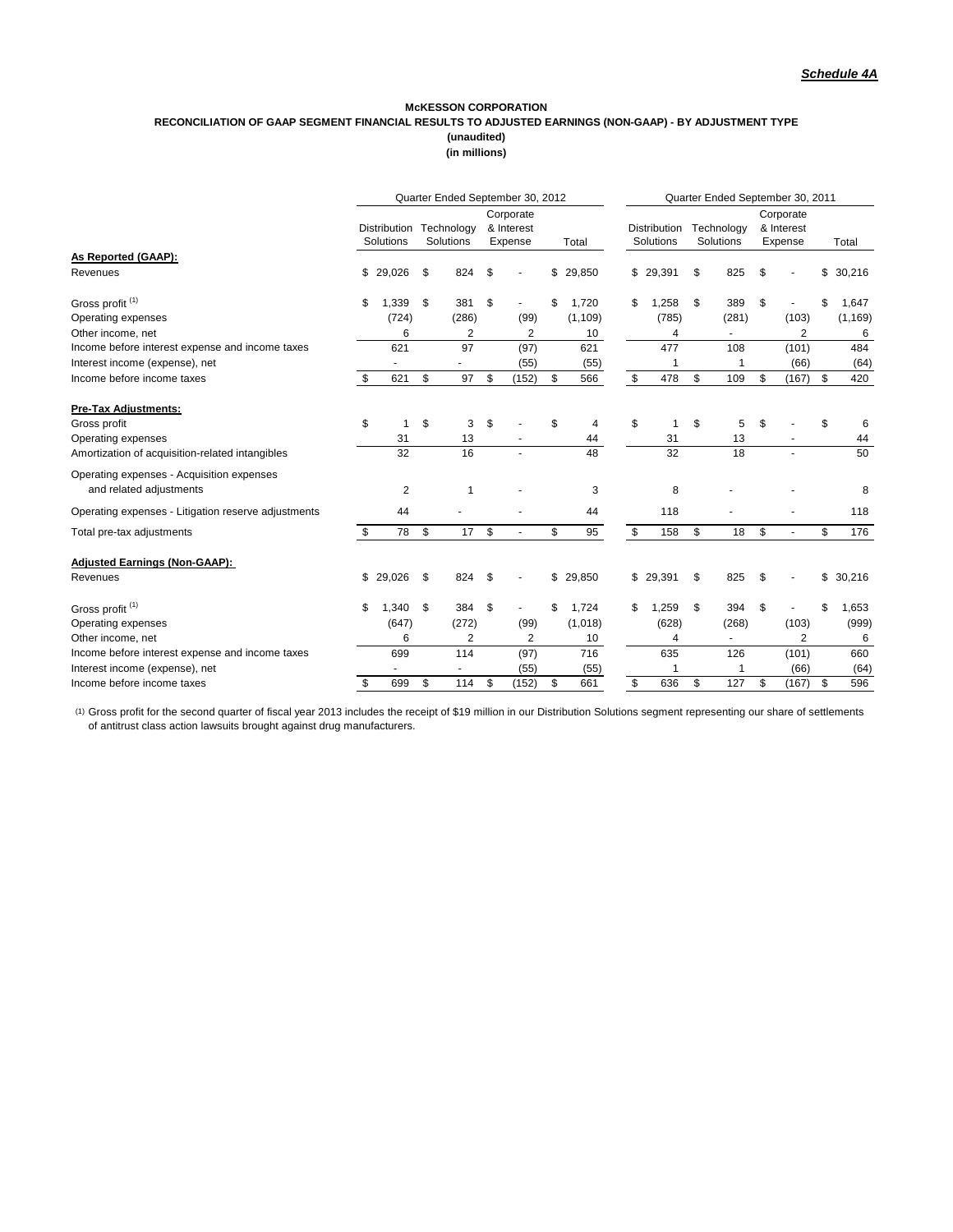#### **(in millions) McKESSON CORPORATION RECONCILIATION OF GAAP SEGMENT FINANCIAL RESULTS TO ADJUSTED EARNINGS (NON-GAAP) - BY ADJUSTMENT TYPE (unaudited)**

|                                                                      | Six Months Ended September 30, 2011<br>Six Months Ended September 30, 2012 |                                      |    |           |    |                                    |    |          |    |                           |                         |    |                                    |    |          |
|----------------------------------------------------------------------|----------------------------------------------------------------------------|--------------------------------------|----|-----------|----|------------------------------------|----|----------|----|---------------------------|-------------------------|----|------------------------------------|----|----------|
|                                                                      |                                                                            | Distribution Technology<br>Solutions |    | Solutions |    | Corporate<br>& Interest<br>Expense |    | Total    |    | Distribution<br>Solutions | Technology<br>Solutions |    | Corporate<br>& Interest<br>Expense |    | Total    |
| As Reported (GAAP):                                                  |                                                                            |                                      |    |           |    |                                    |    |          |    |                           |                         |    |                                    |    |          |
| Revenues                                                             | \$                                                                         | 58,986                               | \$ | 1,662     | \$ |                                    | \$ | 60,648   |    | \$58,569                  | \$<br>1,627             | \$ |                                    | \$ | 60,196   |
| Gross profit <sup>(1)</sup>                                          | \$                                                                         | 2,554                                | \$ | 766       | \$ |                                    | \$ | 3,320    | \$ | 2,389                     | \$<br>767               | \$ |                                    | \$ | 3,156    |
| Operating expenses <sup>(2)</sup>                                    |                                                                            | (1, 443)                             |    | (579)     |    | (108)                              |    | (2, 130) |    | (1, 446)                  | (560)                   |    | (200)                              |    | (2, 206) |
| Other income, net                                                    |                                                                            | 10                                   |    | 3         |    | 5                                  |    | 18       |    | 9                         |                         |    | 4                                  |    | 14       |
| Income before interest expense and income taxes                      |                                                                            | 1,121                                |    | 190       |    | (103)                              |    | 1,208    |    | 952                       | 208                     |    | (196)                              |    | 964      |
| Interest expense                                                     |                                                                            |                                      |    |           |    | (111)                              |    | (111)    |    |                           |                         |    | (128)                              |    | (128)    |
| Income before income taxes                                           | \$                                                                         | 1,121                                | \$ | 190       | \$ | (214)                              | \$ | 1,097    | \$ | 952                       | \$<br>208               | \$ | (324)                              | \$ | 836      |
| Pre-Tax Adjustments:                                                 |                                                                            |                                      |    |           |    |                                    |    |          |    |                           |                         |    |                                    |    |          |
| Gross profit                                                         | \$                                                                         | $\overline{2}$                       | \$ | 6         | \$ |                                    | \$ | 8        | \$ | 1                         | \$<br>10                | \$ |                                    | \$ | 11       |
| Operating expenses                                                   |                                                                            | 66                                   |    | 25        |    |                                    |    | 91       |    | 62                        | 25                      |    |                                    |    | 87       |
| Amortization of acquisition-related intangibles                      |                                                                            | 68                                   |    | 31        |    |                                    |    | 99       |    | 63                        | 35                      |    |                                    |    | 98       |
| Operating expenses - Acquisition expenses<br>and related adjustments |                                                                            | 3                                    |    | 2         |    | (81)                               |    | (76)     |    | 16                        | 2                       |    |                                    |    | 18       |
| Operating expenses - Litigation reserve adjustments                  |                                                                            | 60                                   |    |           |    |                                    |    | 60       |    | 118                       |                         |    |                                    |    | 118      |
|                                                                      |                                                                            |                                      |    |           |    |                                    |    |          |    |                           |                         |    |                                    |    |          |
| Total pre-tax adjustments                                            | \$                                                                         | 131                                  | \$ | 33        | \$ | (81)                               | \$ | 83       | \$ | 197                       | \$<br>37                | \$ | $\blacksquare$                     | \$ | 234      |
| <b>Adjusted Earnings (Non-GAAP):</b>                                 |                                                                            |                                      |    |           |    |                                    |    |          |    |                           |                         |    |                                    |    |          |
| Revenues                                                             | \$                                                                         | 58.986                               | \$ | 1.662     | \$ |                                    | \$ | 60,648   |    | \$58.569                  | \$<br>1.627             | S  |                                    | \$ | 60,196   |
| Gross profit <sup>(1)</sup>                                          | \$                                                                         | 2.556                                | \$ | 772       | \$ |                                    | \$ | 3,328    | \$ | 2,390                     | \$<br>777               | \$ |                                    | \$ | 3,167    |
| Operating expenses                                                   |                                                                            | (1, 314)                             |    | (552)     |    | (189)                              |    | (2,055)  |    | (1,250)                   | (533)                   |    | (200)                              |    | (1,983)  |
| Other income, net                                                    |                                                                            | 10                                   |    | 3         |    | 5                                  |    | 18       |    | 9                         | 1                       |    | 4                                  |    | 14       |
| Income before interest expense and income taxes                      |                                                                            | 1,252                                |    | 223       |    | (184)                              |    | 1,291    |    | 1,149                     | 245                     |    | (196)                              |    | 1,198    |
| Interest expense                                                     |                                                                            |                                      |    |           |    | (111)                              |    | (111)    |    |                           |                         |    | (128)                              |    | (128)    |
| Income before income taxes                                           | \$                                                                         | 1,252                                | \$ | 223       | \$ | (295)                              | \$ | 1.180    | \$ | 1.149                     | \$<br>245               | \$ | (324)                              | \$ | 1,070    |

(1) Gross profit for the first six months of fiscal year 2013 includes the receipt of \$19 million in our Distribution Solutions segment representing our share of settlements of antitrust class action lawsuits brought against drug manufacturers.

 $^{(2)}$  For the first six months of fiscal year 2013, operating expenses include an \$81 million pre-tax gain on business combination related to the acquisition of the remaining 50% ownership interest in our corporate headquarters building.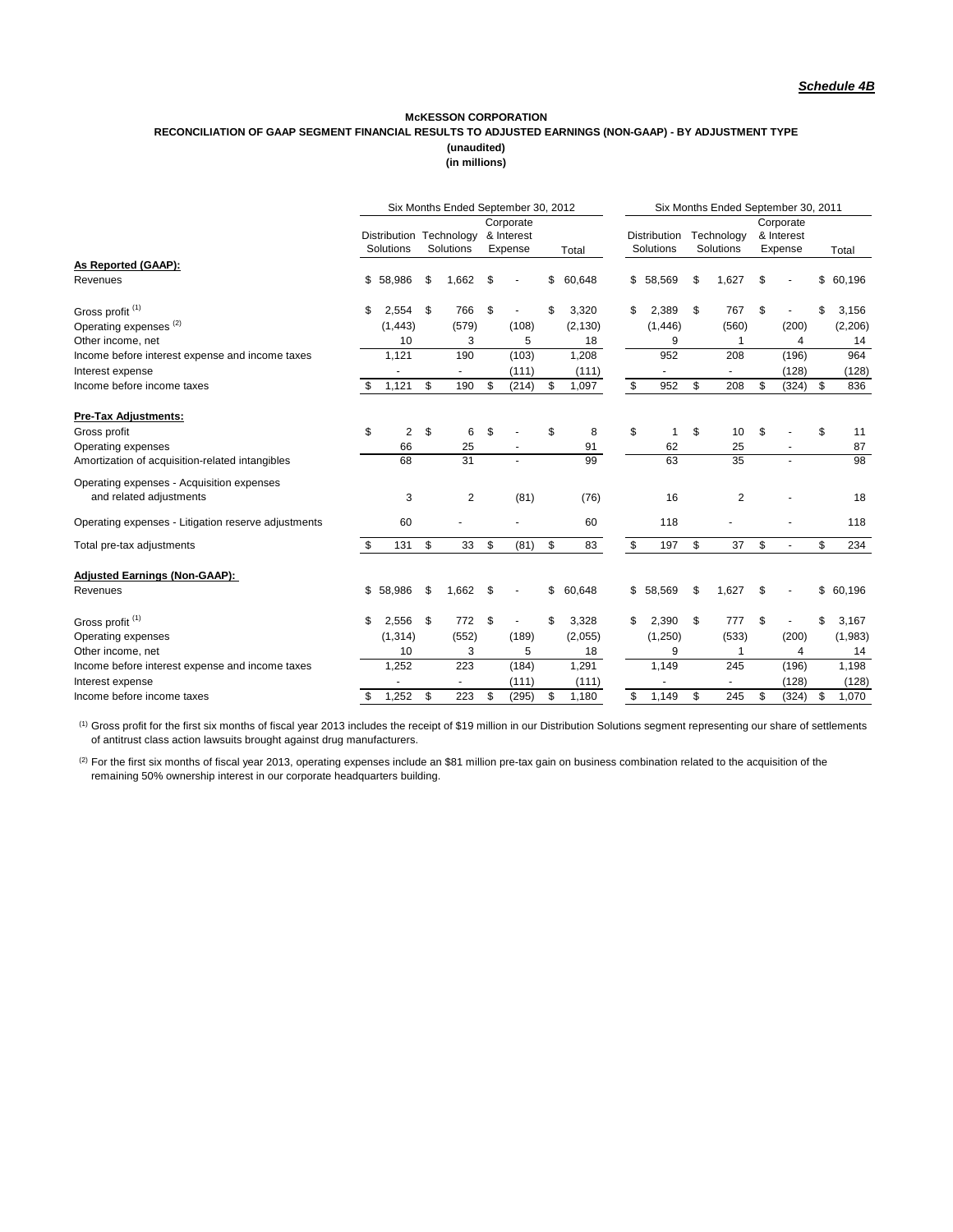## McKESSON CORPORATION CONDENSED CONSOLIDATED BALANCE SHEETS (unaudited) (in millions)

|                                             | September 30,<br>2012 | March 31,<br>2012 |
|---------------------------------------------|-----------------------|-------------------|
| <b>ASSETS</b>                               |                       |                   |
| <b>Current Assets</b>                       |                       |                   |
| Cash and cash equivalents                   | \$<br>2,831           | \$<br>3,149       |
| Receivables, net                            | 9,823                 | 9,977             |
| Inventories, net                            | 10,070                | 10,073            |
| Prepaid expenses and other                  | 367                   | 404               |
| <b>Total Current Assets</b>                 | 23,091                | 23,603            |
| Property, Plant and Equipment, Net          | 1,223                 | 1,043             |
| Goodwill                                    | 5,128                 | 5,032             |
| Intangible Assets, Net                      | 1,699                 | 1,750             |
| Other Assets                                | 1,827                 | 1,665             |
| <b>Total Assets</b>                         | \$<br>32,968          | \$<br>33,093      |
| <b>LIABILITIES AND STOCKHOLDERS' EQUITY</b> |                       |                   |
| <b>Current Liabilities</b>                  |                       |                   |
| Drafts and accounts payable                 | \$<br>15,501          | \$<br>16,114      |
| Short-term borrowings                       |                       | 400               |
| Deferred revenue                            | 1,528                 | 1,423             |
| Deferred tax liabilities                    | 1,710                 | 1,092             |
| Current portion of long-term debt           | 508                   | 508               |
| Other accrued liabilities                   | 1,503                 | 2,149             |
| <b>Total Current Liabilities</b>            | 20,750                | 21,686            |
| Long-Term Debt                              | 3,073                 | 3,072             |
|                                             |                       |                   |

| Other Noncurrent Liabilities               | 1.430  | .504   |
|--------------------------------------------|--------|--------|
| Stockholders' Equity                       | 7.715  | 6.831  |
| Total Liabilities and Stockholders' Equity | 32.968 | 33,093 |